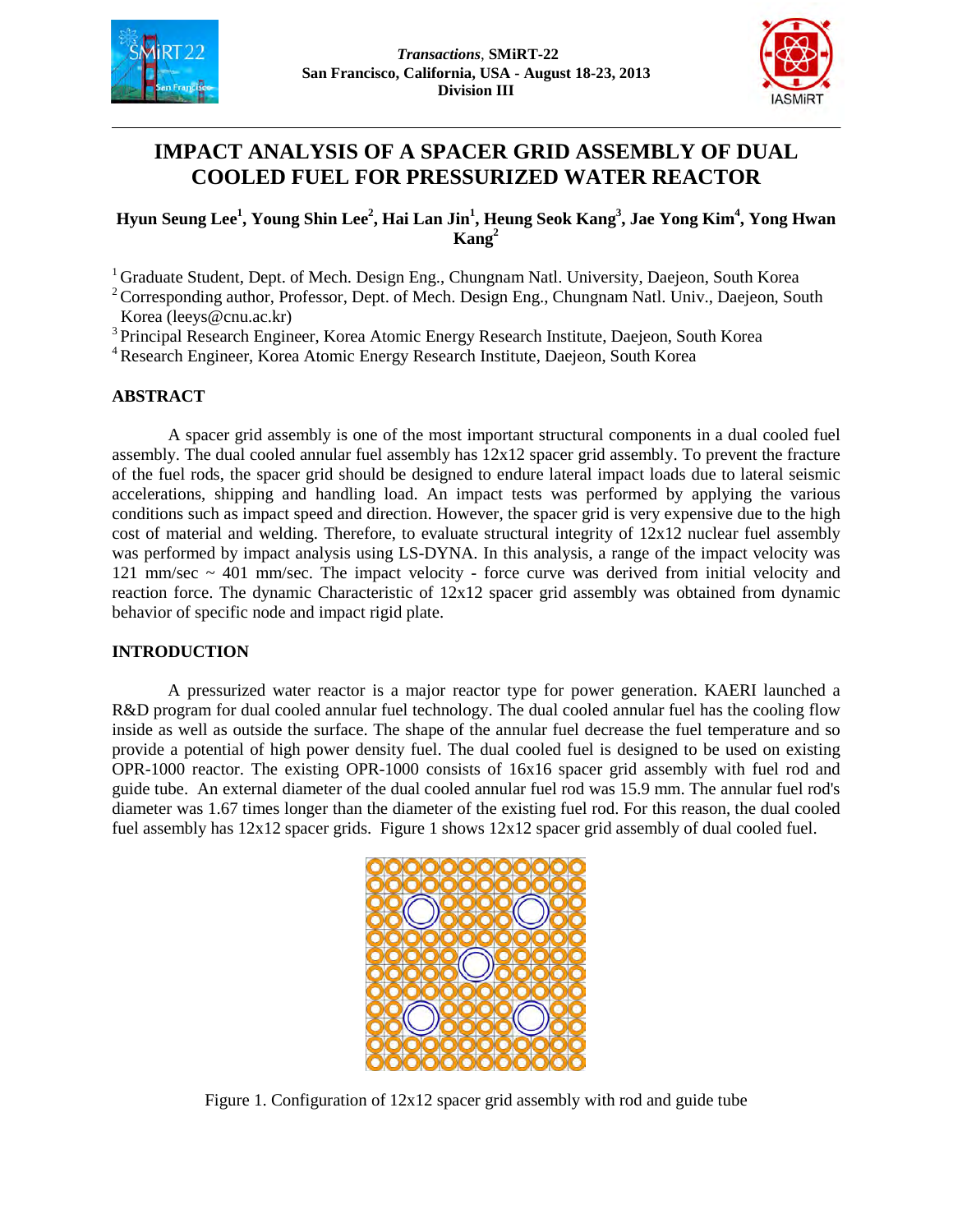Dual cooled fuel rod was supported by multiple spacer grid. The spacer grid in nuclear fuel assemblies provides both lateral and vertical support for fuel rods, and also provides flow channels between the fuel rods. Fracture of fuel rod cause serious injury. To prevent the fracture of the fuel rods, the spacer grid should be designed to endure lateral impact loads due to lateral seismic accelerations, shipping and handling load. An impact tests was performed by applying the various conditions such as impact speed and direction. However, the spacer grid is very expensive due to the high cost of material and welding. Therefore, to evaluate structural integrity of 12x12 nuclear fuel assembly was performed by impact analysis using LS-DYNA.

## **ANAYSIS MODEL**



Figure 2. Geometric model of 12x12 spacer grid assembly

A geometric model of 12x12 spacer grid assembly was made using a commercial 3D CAD program. Figure 2 shows the geometric model of spacer grid assembly. The thickness of spacer grid was 0.46 mm. It is very thin compared with size of grid. Therefore, the spacer grid was modeled as a shell.

Table 1 shows the Mechanical properties of Zircaloy-4. Zirconium alloy has very low absorption cross-section of thermal neutrons, high hardness, ductility and corrosion resistance. For this reason, one of the main uses of zirconium alloys is in nuclear technology, as spacer grid and cladding of fuel rods in nuclear reactors. The material for spacer grid assembly of dual cooled fuel was Zircaloy-4.

| <b>Mechanical Properties</b> |         | Strain | Stress (MPa) |
|------------------------------|---------|--------|--------------|
| Elastic modulus (GPa)        | 113.667 | 0.000  | 0.000        |
|                              |         | 0.003  | 379.470      |
| Yield strength (MPa)         | 379.47  | 0.015  | 419.950      |
|                              |         | 0.040  | 472.670      |

Table 1: Mechanical properties of Zircaloy-4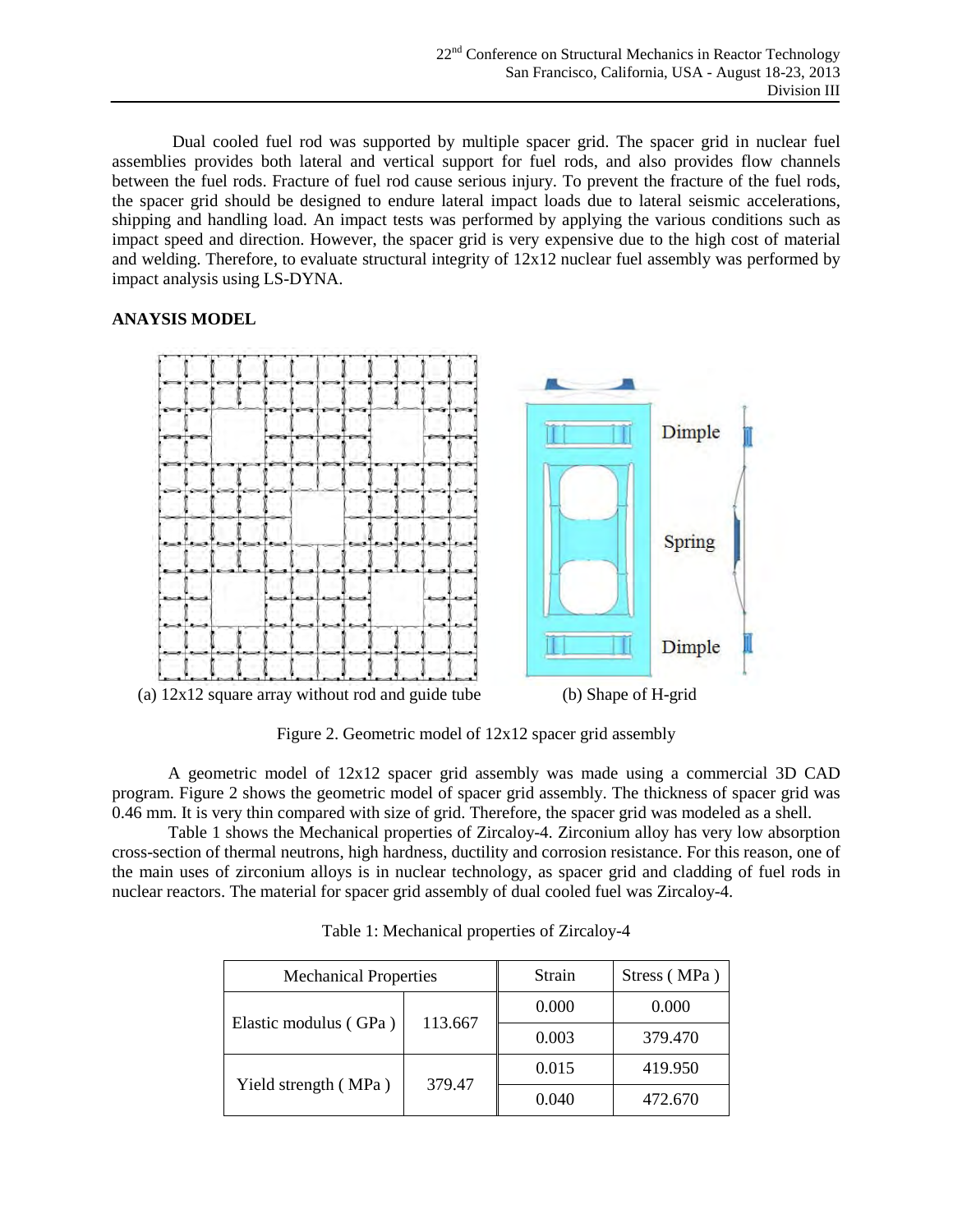| Poisson's radio    | 0.296 | 0.068 | 505.578 |
|--------------------|-------|-------|---------|
|                    |       | 0.101 | 529.212 |
| Density $(kg/m^3)$ | 6,550 | 0.212 | 579.014 |
|                    |       | 0.274 | 595.460 |

## **FE-MODELING**

The finite element model is required in order to perform impact analysis. Shell elements should be used because it has a very thin compared to the size of the spacer grid. The upper welding used solid element. The spacer grid assembly has symmetry condition. Figure 3 shows symmetry of spacer grid assembly. The symmetry condition of a quarter of full model is used to make the FE-model of spacer grid assembly.



Figure 3. Symmetry of 12x12 spacer grid assembly

A H-grid is the smallest part in spacer grid assembly. It has one spring and two dimple. The fuel rods are supported at six points within each spacer grid cell by a combination of the springs and dimples. Figure 4 shows shape and progress on FE-modeling of H-grid. The H-grid has symmetry conditions. Therefore, a quarter of H-grid surface model was used for FE-model. The quarter of H-grid surface model should be sliced for mesh quality of FE-model. For the accuracy of the finite element analysis, FE-model should be modeled by considering the curvature of spring and dimples. Finite element model of H-grid is composed of 800-elements and 977-nodes.



Figure 4. FE-modeling of H-grid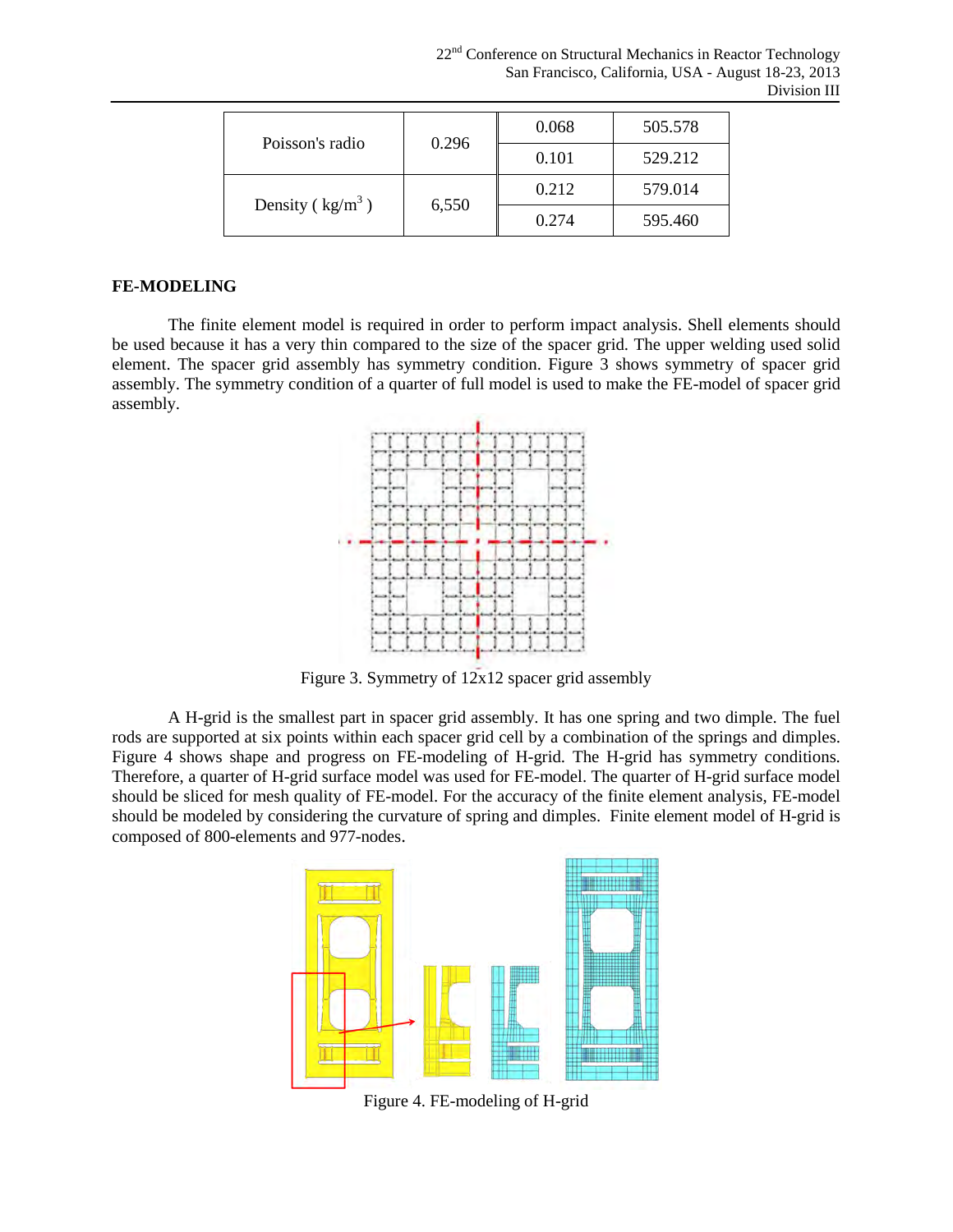A strap of H-grid is shown in figure 5. The bilateral symmetry condition of H-gird was used to one strap that is composed of twelve H-grids. The strap of H-grid has top and bottom symmetrical structure. Figure 6 shows check points of strap for connection with each other. The check point A was cross-connection area that is connected row strap and column strap. The check point B was weld zone that is connected outer strap and inner strap. It is necessary to check gap size of point A and B when modeling strap.



Figure 6. Check point for connection of strap

The spring and dimple of straps have pattern because spacer grid assembly has to maintain symmetry condition. The fuel rod was supported by two springs and four dimples. Figure 7 shows pattern of dimple and spring. It is necessary to check direction of spring and dimple when modeling spacer grid assembly with straps.



Figure 7. Position of dimple and spring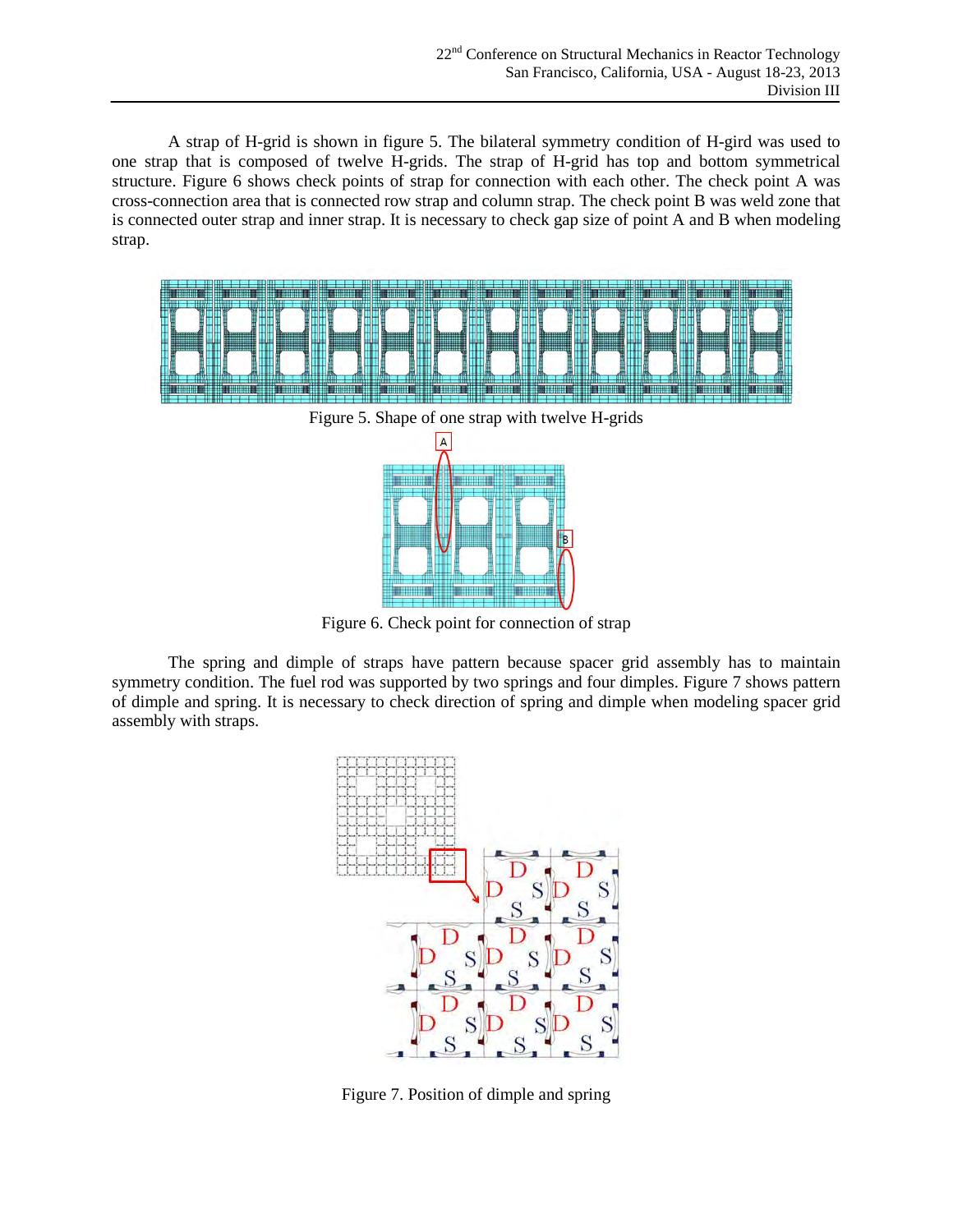

Figure 8. FE-model of 12x12 spacer grid assembly

Figure 8 shows an FE model of the 12x12 spacer grid assembly. The Hyper-mesh was adopted in order to perform the post-process. Finite element model of inner straps assembly is composed of 182,692 elements and 220,050-nodes. The totals of 207,460 elements and 247,674 nodes points were applied to describe the FE model of spacer grid assembly.

# **BOUNDARY CODITIONS**

A boundary condition for impact analysis is shown in Figure 9. In this analysis, a range of the impact velocity was 121 mm/sec  $\sim$  401 mm/sec. Impact rigid plate has 90 kg. The interaction between impact rigid plate with spacer grid was Surface-to-Surface contact condition. Figure 9(b) shows contact surface between rigid plate with spacer grid assembly.



Figure 9. Boundary conditions of impact analysis

## **IMPACT ANAYSIS**

The analysis were performed for the full spacer grid by an explicit finite element method using LS-DYNA program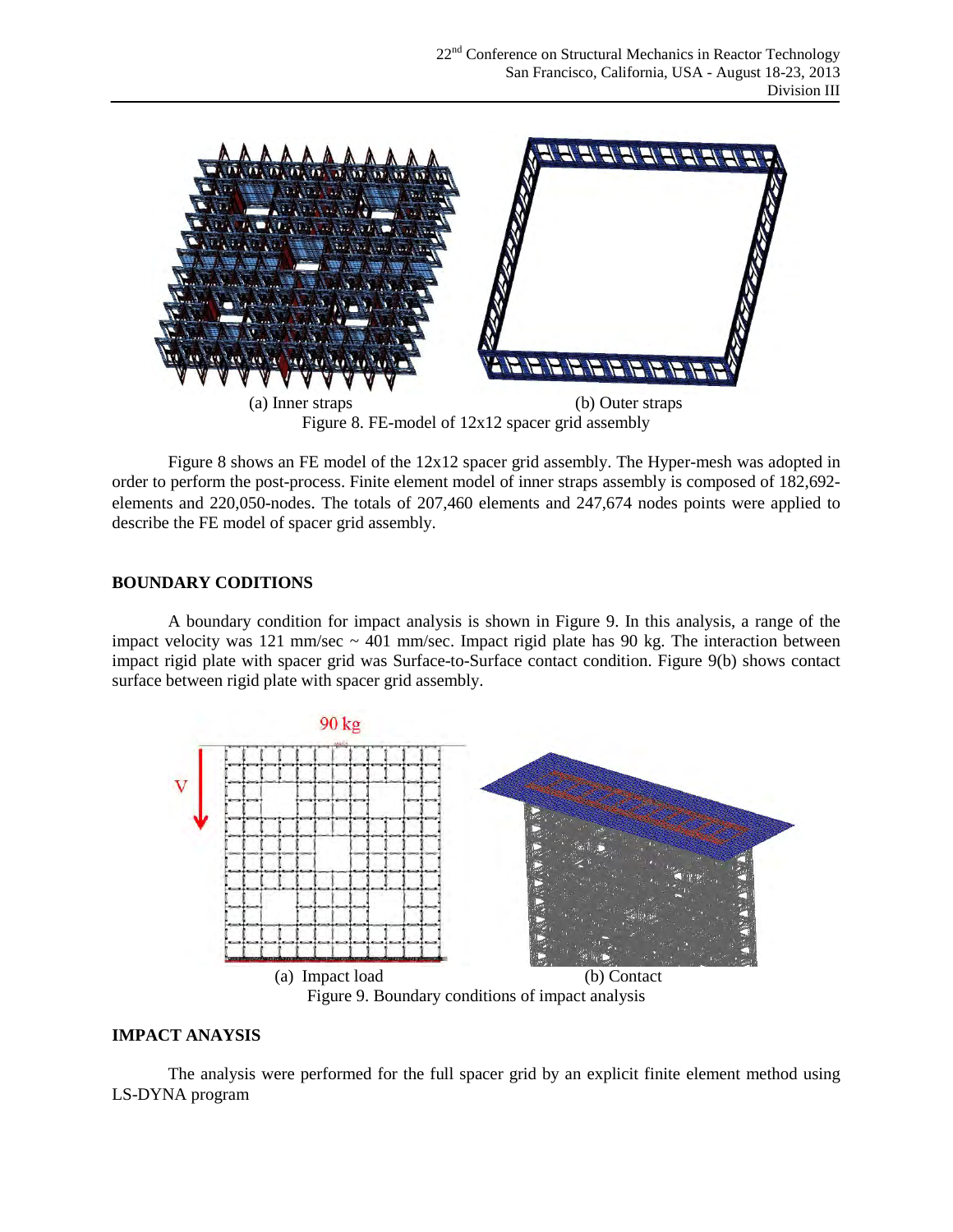

Figure 10 shows time history of velocity of impact plate. The impact plate moves in the opposite direction by elastic restoring and reaction force of spacer grid assembly. The graph of velocity shows a tendency to converge at two velocities after the change of direction.



Figure 11. Plastic deformation of spacer grid assembly

As a results of impact analysis, the spacer grid assembly occur plastic deformation. Plastic deformation of spacer grid assembly after impact is shown in Figure 11. The plastic deformation was occurred at velocity of 201 mm/s and over. The graph of plastic deformation shows the tendency of increase with nonlinear. The rate of increase of graph was gradually increase.

Figure 12 shows graph of velocity vs maximum reaction force of spacer grid assembly. The range of reaction force was  $5,903$  N  $\sim$  10,561 N. The graph of velocity vs reaction force shows the tendency of increase with linear.